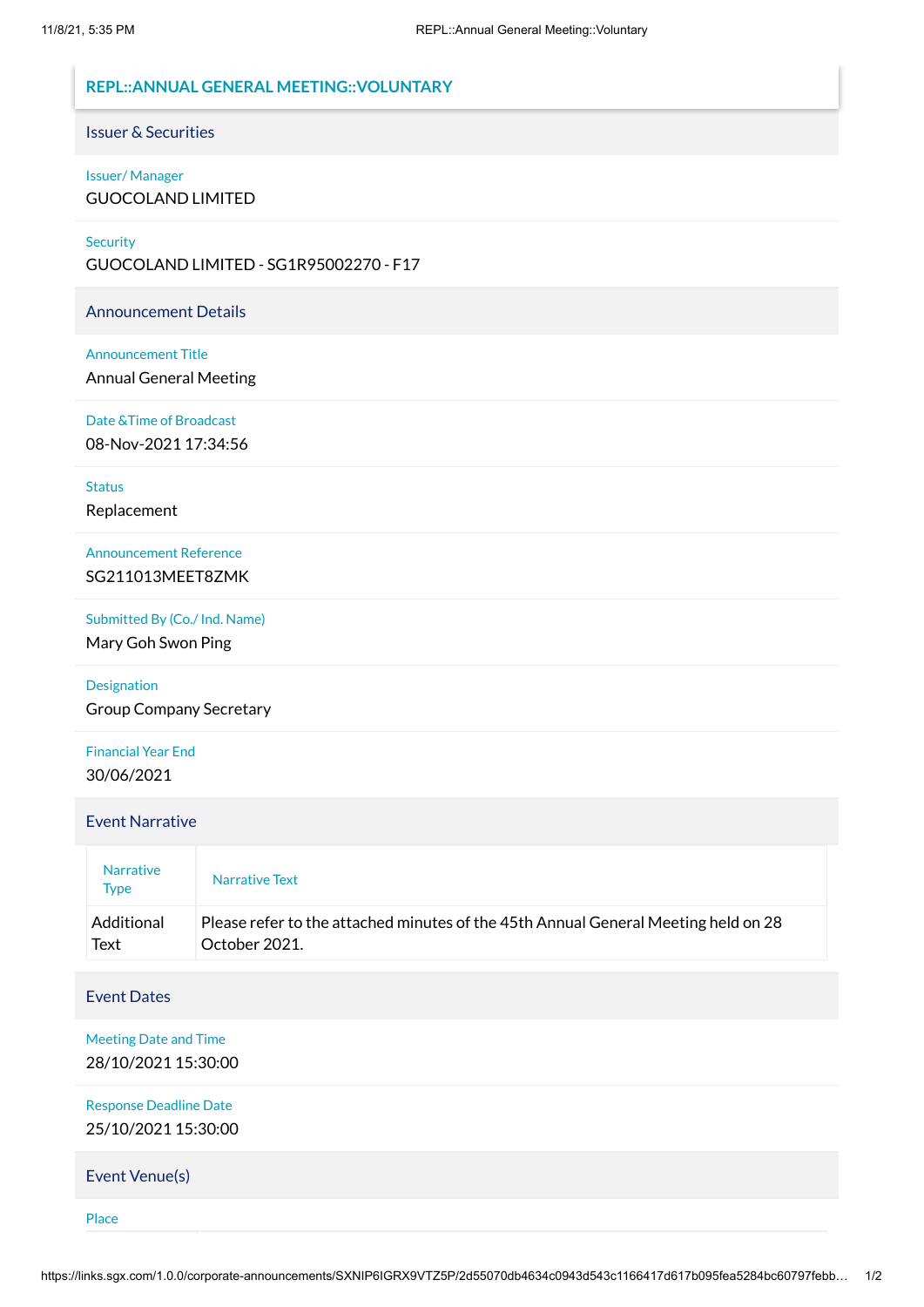| Venue(s) | Venue details                                                                      |
|----------|------------------------------------------------------------------------------------|
| Meeting  | The 45th Annual General Meeting of GuocoLand Limited was held by way of electronic |
| Venue    | means.                                                                             |

# Attachments

# SGX-2021 AGM [Minutes.pdf](https://links.sgx.com/1.0.0/corporate-announcements/SXNIP6IGRX9VTZ5P/689784_SGX-2021%20AGM%20Minutes.pdf)

Total size =440K MB

# Related Announcements

Related Announcements

[28/10/2021](#page-0-0) 17:43:52 [27/10/2021](#page-0-0) 21:05:15 [13/10/2021](#page-0-0) 07:58:11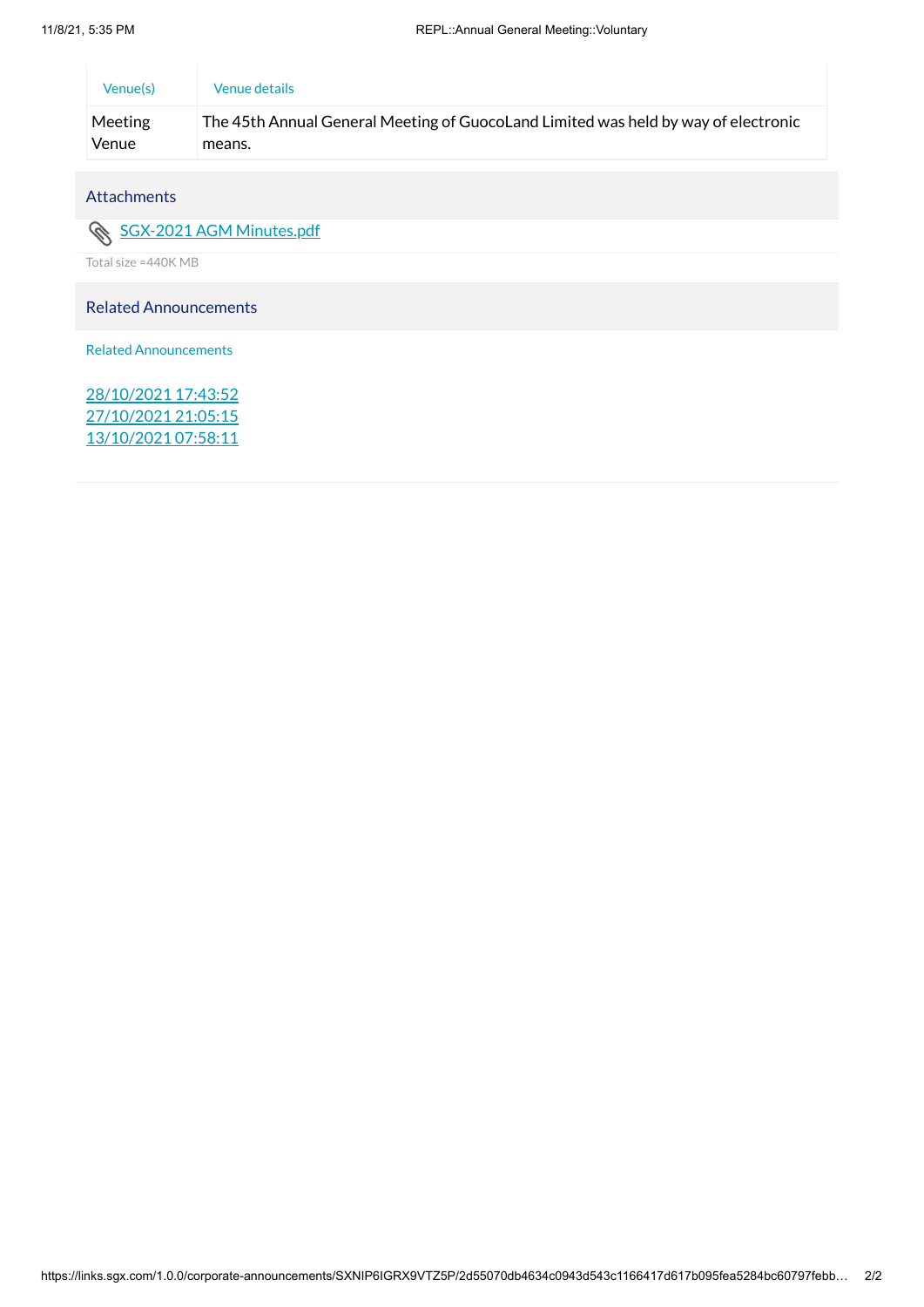Company Registration No. 197600660W (Incorporated in the Republic of Singapore)

Minutes of the 45<sup>th</sup> Annual General Meeting ("AGM") of GuocoLand Limited (the "Company") duly convened and held by electronic means on Thursday, 28 October 2021 at 3.30 pm with Mr Moses Lee Kim Poo presiding as Chairman of the live webcast AGM. Also present via live webcast were Directors, Company Secretary, Group Chief Financial Officer, External Auditors, Share Registrar and Independent Scrutineer, Shareholders as well as Guests/Observers as recorded in the Register of Attendance.

# **1. WELCOME AND OPENING ADDRESS**

- 1.1 Mr Moses Lee Kim Poo, the Board Chairman, took the chair of the AGM. He welcomed all who were attending the Company's AGM via live webcast. He explained that due to the current COVID-19 situation in Singapore, as a precautionary measure and to ensure the safety and health of all our shareholders while at the same time enabling shareholders to participate in the AGM proceedings via live webcast, the AGM was being held by electronic means pursuant to the COVID-19 (Temporary Measures) (Alternative Arrangements for Meetings for Companies, Variable Capital Companies, Business Trusts, Unit Trusts and Debenture Holders) Order 2020 (the "**Order 2020**"). He thanked Shareholders for their patience and co-operation in enabling the Company to hold its AGM during the current COVID-19 pendamic period.
- 1.2 The Chairman introduced the other members of the Board of Directors, the Company Secretary, the Group Chief Financial Officer, the External Auditors' partner-in-charge, the Share Registrar and the Scrutineer who were present at the AGM.

#### **2. QUORUM**

The Company Secretary confirmed that a quorum was present and, the Chairman called the AGM to order at 3.30 pm.

#### **3. NOTICE OF AGM**

As the Notice of the AGM had been made available to shareholders on 13 October 2021 by electronic means via publication on the websites of the Company and the Singapore Exchange Securities Trading Limited ("**SGX-ST**") as well as The Business Times, the said Notice was taken as read.

#### **4. VOTING BY POLL**

- 4.1 The Chairman informed shareholders that voting on all the resolutions as set out in the Notice of AGM would be conducted by poll in accordance with the mandatory requirement for poll voting at AGM as stipulated in the Listing Manual of the SGX-ST.
- 4.2 Pursuant to the Order 2020, shareholders had appointed the Chairman of the AGM as their proxy to vote on their behalf in accordance with their specified instructions on each resolution. All proxy forms submitted to the Company at least 72 hours before the AGM had been checked, counted and verified by the Share Registrar, B.A.C.S. Private Limited and the Scrutineer, ZICO Corporate Services Pte Ltd. The results of the poll for each resolution were presented at the AGM and announced on SGXNet.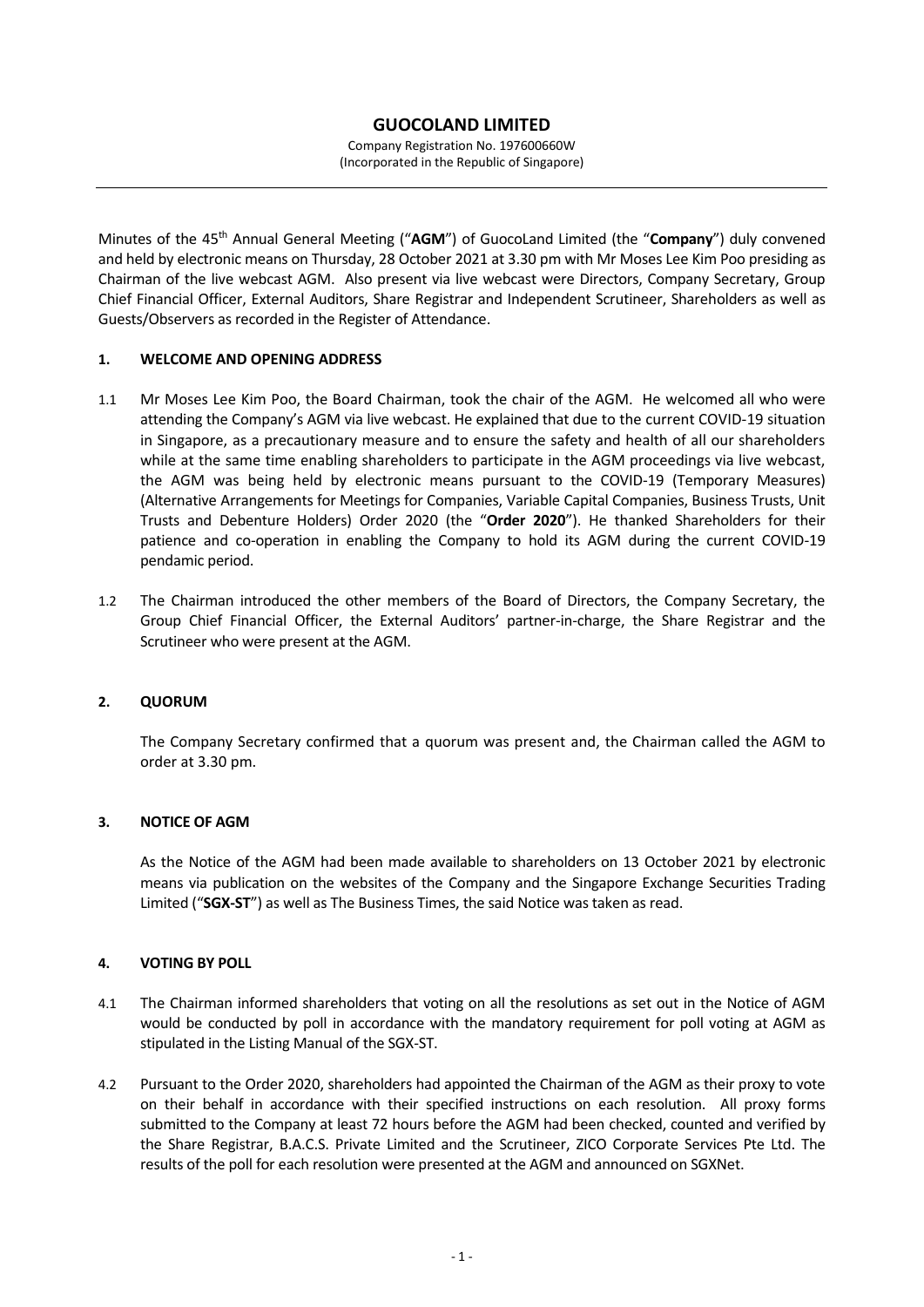#### **5. RESPONSES TO SUBSTANTIAL AND RELEVANT QUESTIONS**

- 5.1 The Chairman informed that the Company's responses to all relevant and substantial questions on the Company's Annual Report 2021 as well as matters in relation to the Agenda items as set out in the Notice of AGM, submitted by shareholder(s), had been published on the Company's website and the SGX-ST website.
- 5.2 The Chairman proceeded with the Agenda items as set out in the Notice of AGM.

#### **ORDINARY BUSINESS**

#### **6. AGENDA ITEM 1**

# **DIRECTORS' STATEMENT AND AUDITED FINANCIAL STATEMENTS FOR THE FINANCIAL YEAR ENDED 30 JUNE 2021**

The Company's Annual Report 2021 had been made available to shareholders on the Company's website, the SGX-ST website and the website set up for the purpose of the AGM. Accordingly, the Directors' Statement and audited Financial Statements for the financial year ended 30 June 2021 as contained in the Company's Annual Report 2021 were deemed to be laid before shareholders at the AGM.

#### **7. AGENDA ITEM 2**

# **ORDINARY RESOLUTION 1 : DECLARATION OF A FIRST AND FINAL TAX EXEMPT ONE-TIER DIVIDEND OF 6 CENTS PER ORDINARY SHARE**

7.1 The motion for Resolution 1 had been duly voted by shareholders through the submission of Proxy Forms to the Company, the results of the poll were as follows:

| <b>Total Number of Shares</b>                          | FOR              |        | <b>AGAINST</b>   |      |
|--------------------------------------------------------|------------------|--------|------------------|------|
| Represented by Votes<br>For and Against the Resolution | Number of Shares | %      | Number of Shares | %    |
| 874.610.357                                            | 874,610,357      | 100.00 |                  | 0.00 |

- 7.2 Based on the results of the poll, the Chairman declared Resolution 1 carried.
- 7.3 IT WAS RESOLVED THAT the declaration of a first and final tax exempt one-tier dividend of 6 cents per ordinary share in respect of the financial year ended 30 June 2021 be approved.

# **8. AGENDA ITEM 3**

# **ORDINARY RESOLUTION 2 : APPROVAL OF DIRECTOR FEES**

8.1 The motion for Resolution 2 had been duly voted by shareholders through the submission of Proxy Forms to the Company, the results of the poll were as follows:

| <b>Total Number of Shares</b>                          | FOR              |        | <b>AGAINST</b>   |      |
|--------------------------------------------------------|------------------|--------|------------------|------|
| Represented by Votes<br>For and Against the Resolution | Number of Shares | %      | Number of Shares | %    |
| 874,610,357                                            | 874,610,357      | 100.00 |                  | 0.00 |

8.2 Based on the results of the poll, the Chairman declared Resolution 2 carried.

IT WAS RESOLVED THAT the payment of Director fees of S\$659,877 for the financial year ended 30 June 2021 be approved.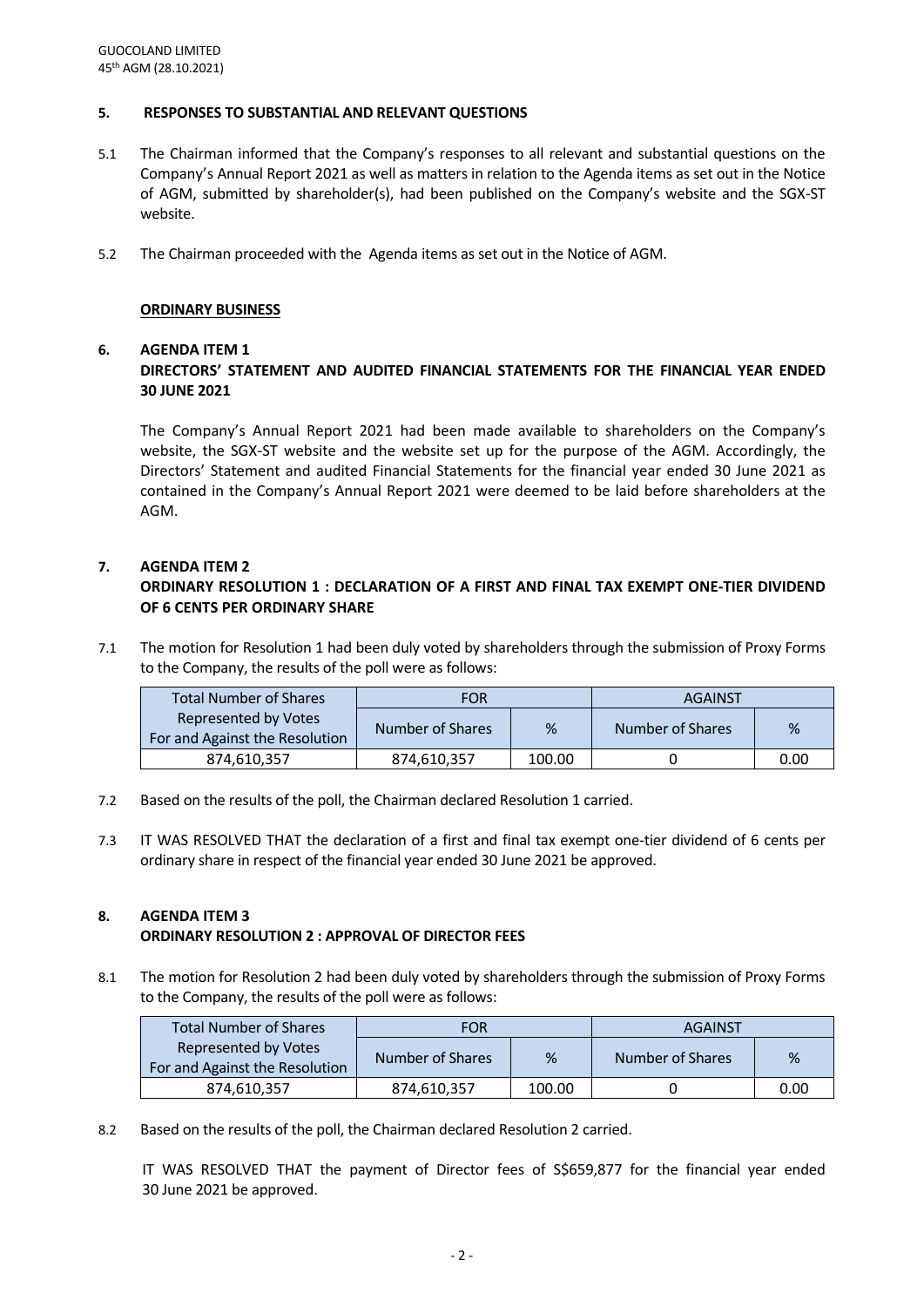## **9. AGENDA ITEM 4 ORDINARY RESOLUTION 3 : RE-ELECTION OF MR SAW KOK WEI AS A DIRECTOR**

- 9.1 The Chairman informed that Mr Saw Kok Wei was appointed as a Director of the Company with effect from 24 October 2020. Detailed information on Mr Saw has been set out under the "Board of Directors" section in the Company's Annual Report 2021.
- 9.2 The motion for Resolution 3 had been duly voted by shareholders through the submission of Proxy Forms to the Company, the results of the poll were as follows:

| <b>Total Number of Shares</b>                          | <b>FOR</b>       | <b>AGAINST</b> |                  |      |
|--------------------------------------------------------|------------------|----------------|------------------|------|
| Represented by Votes<br>For and Against the Resolution | Number of Shares | %              | Number of Shares | %    |
| 874,610,357                                            | 874.610.357      | 100.00         |                  | 0.00 |

9.3 Based on the results of the poll, the Chairman declared Resolution 3 carried.

IT WAS RESOLVED THAT Mr Saw Kok Wei, a Director retiring pursuant to Article 114 of the Company's Constitution, be re-elected as Director of the Company.

# **10. ORDINARY RESOLUTION 4 : RE-ELECTION OF MR CHEW SEONG AUN AS A DIRECTOR**

- 10.1 The Chairman informed that Mr Chew Seong Aun was appointed as a Director of the Company with effect from 8 January 2021. Detailed information on Mr Chew had been set out under the "Board of Directors" section in the Company's Annual Report 2021.
- 10.2 The motion for Resolution 4 had been duly voted by shareholders through the submission of Proxy Forms to the Company, the results of the poll were as follows:

| <b>Total Number of Shares</b>                          | <b>FOR</b>       |       | AGAINST          |      |
|--------------------------------------------------------|------------------|-------|------------------|------|
| Represented by Votes<br>For and Against the Resolution | Number of Shares | %     | Number of Shares | %    |
| 874,610,357                                            | 874.461.657      | 99.98 | 148,700          | 0.02 |

10.3 Based on the results of the poll, the Chairman declared Resolution 4 carried.

IT WAS RESOLVED THAT Mr Chew Seong Aun, a Director retiring pursuant to Article 114 of the Company's Constitution, be re-elected as Director of the Company.

# **11. ORDINARY RESOLUTION 5 : RE-ELECTION OF MR CHENG HSING YAO (ZHENG XINYAO) AS A DIRECTOR**

- 11.1 The Chairman informed that Mr Cheng Hsing Yao (Zheng Xinyao) was appointed as a Director of the Company with effect from 1 July 2021. Detailed information on Mr Cheng had also been set out under the "Board of Directors" section in the Company's Annual Report 2021.
- 11.2 The motion for Resolution 5 had been duly voted by shareholders through the submission of Proxy Forms to the Company, the results of the poll were as follows:

| <b>Total Number of Shares</b>                          | <b>FOR</b>       |       | AGAINST          |      |
|--------------------------------------------------------|------------------|-------|------------------|------|
| Represented by Votes<br>For and Against the Resolution | Number of Shares | %     | Number of Shares | %    |
| 874,610,357                                            | 874,527,757      | 99.99 | 82,600           | 0.01 |

11.3 Based on the results of the poll, the Chairman declared Resolution 5 carried.

IT WAS RESOLVED THAT Mr Cheng Hsing Yao (Zheng Xinyao), a Director retiring pursuant to Article 114 of the Company's Constitution, be re-elected as Director of the Company.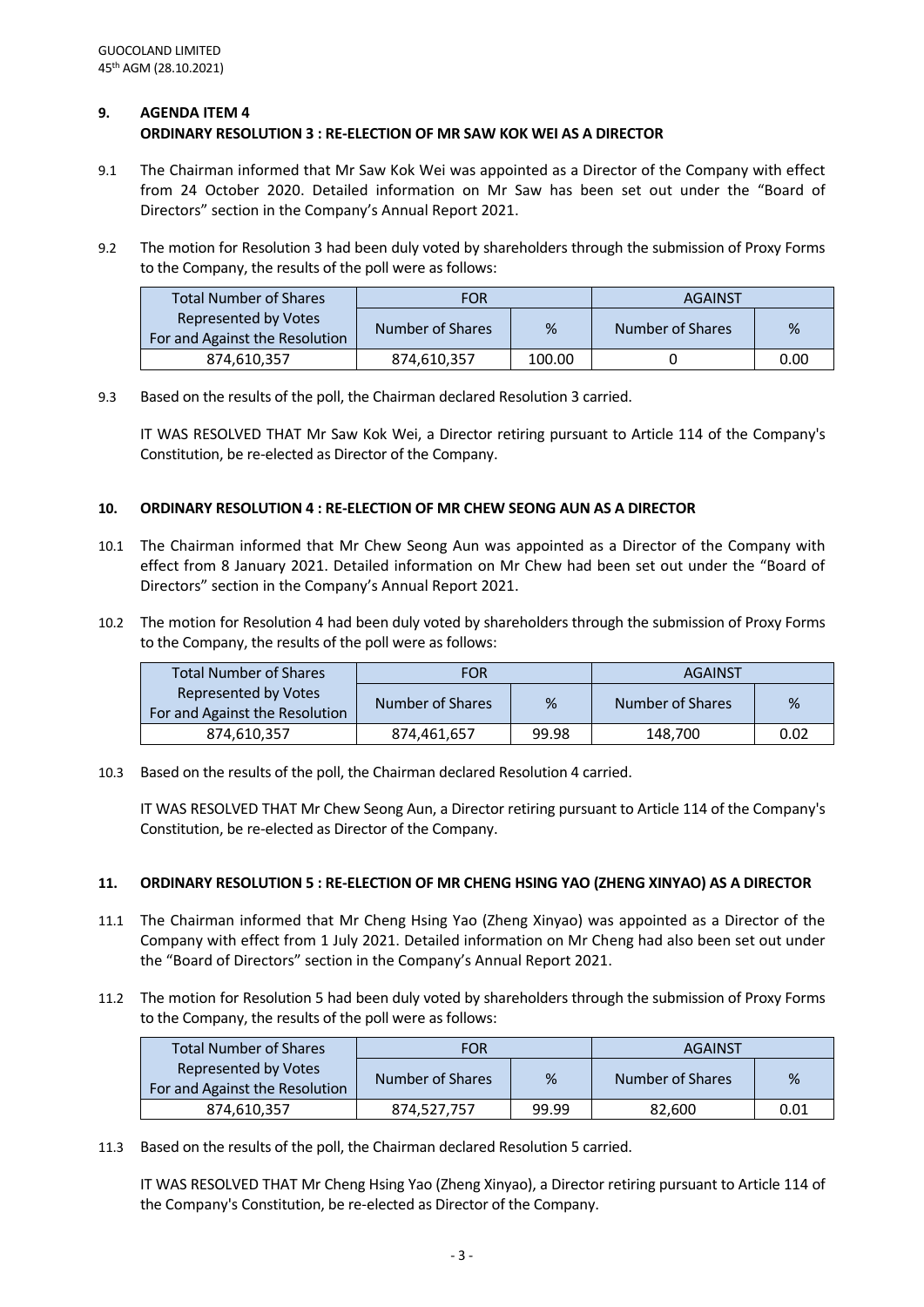## **12. AGENDA ITEM 5 ORDINARY RESOLUTION 6 : RE-ELECTION OF MR QUEK LENG CHAN AS A DIRECTOR**

- 12.1 The Chairman informed that Mr Quek Leng Chan retired by rotation in accordance with the Company's Constitution and being eligible, he offered himself for re-election. Detailed information on Mr Quek had been set out under the "Board of Directors" section in the Company's Annual Report 2021.
- 12.2 The motion for Resolution 6 had been duly voted by shareholders through the submission of Proxy Forms to the Company, the results of the poll were as follows:

| <b>Total Number of Shares</b>                                 | FOR              |        | AGAINST          |      |
|---------------------------------------------------------------|------------------|--------|------------------|------|
| <b>Represented by Votes</b><br>For and Against the Resolution | Number of Shares | %      | Number of Shares | %    |
| 874,610,357                                                   | 874,592,757      | 100.00 | 17,600           | 0.00 |

12.3 Based on the results of the poll, the Chairman declared Resolution 6 carried.

IT WAS RESOLVED THAT Mr Quek Leng Chan, a Director retiring by rotation pursuant to Article 109 of the Company's Constitution, be re-elected as Director of the Company.

# **13. AGENDA ITEM 6**

# **ORDINARY RESOLUTION 7 : RE-APPOINTMENT OF MESSRS KPMG LLP AS AUDITORS OF THE COMPANY AND AUTHORITY FOR THE DIRECTORS TO FIX THE AUDITORS' REMUNERATION**

13.1 The motion for Resolution 7 had been duly voted by shareholders through the submission of Proxy Forms to the Company, the results of the poll were as follows:

| <b>Total Number of Shares</b>                          | <b>FOR</b>       |        | <b>AGAINST</b>   |      |
|--------------------------------------------------------|------------------|--------|------------------|------|
| Represented by Votes<br>For and Against the Resolution | Number of Shares | %      | Number of Shares | %    |
| 874,610,357                                            | 874,610,357      | 100.00 |                  | 0.00 |

13.2 Based on the results of the poll, the Chairman declared Resolution 7 carried.

IT WAS RESOLVED THAT Messrs KPMG LLP be re-appointed as Auditors of the Company and the Directors be authorised to fix the Auditors' remuneration.

#### **SPECIAL BUSINESS**

# **14. AGENDA ITEM 7 ORDINARY RESOLUTION 8 : AUTHORITY FOR DIRECTORS TO ISSUE SHARES AND TO MAKE OR GRANT INSTRUMENTS CONVERTIBLE INTO SHARES PURSUANT TO SECTION 161 OF THE COMPANIES ACT, CHAPTER 50 OF SINGAPORE**

- 14.1 The Chairman informed that Resolution 8 was to authorise Directors to issue Shares and the details of which had been set out in the Notice of AGM.
- 14.2 The motion for Resolution 8 had been duly voted by shareholders through the submission of Proxy Forms to the Company, the results of the poll were as follows:

| <b>Total Number of Shares</b>                          | <b>FOR</b>       |       | <b>AGAINST</b>   |      |
|--------------------------------------------------------|------------------|-------|------------------|------|
| Represented by Votes<br>For and Against the Resolution | Number of Shares | %     | Number of Shares | %    |
| 874,610,357                                            | 860,510,428      | 98.39 | 14,099,929       | 1.61 |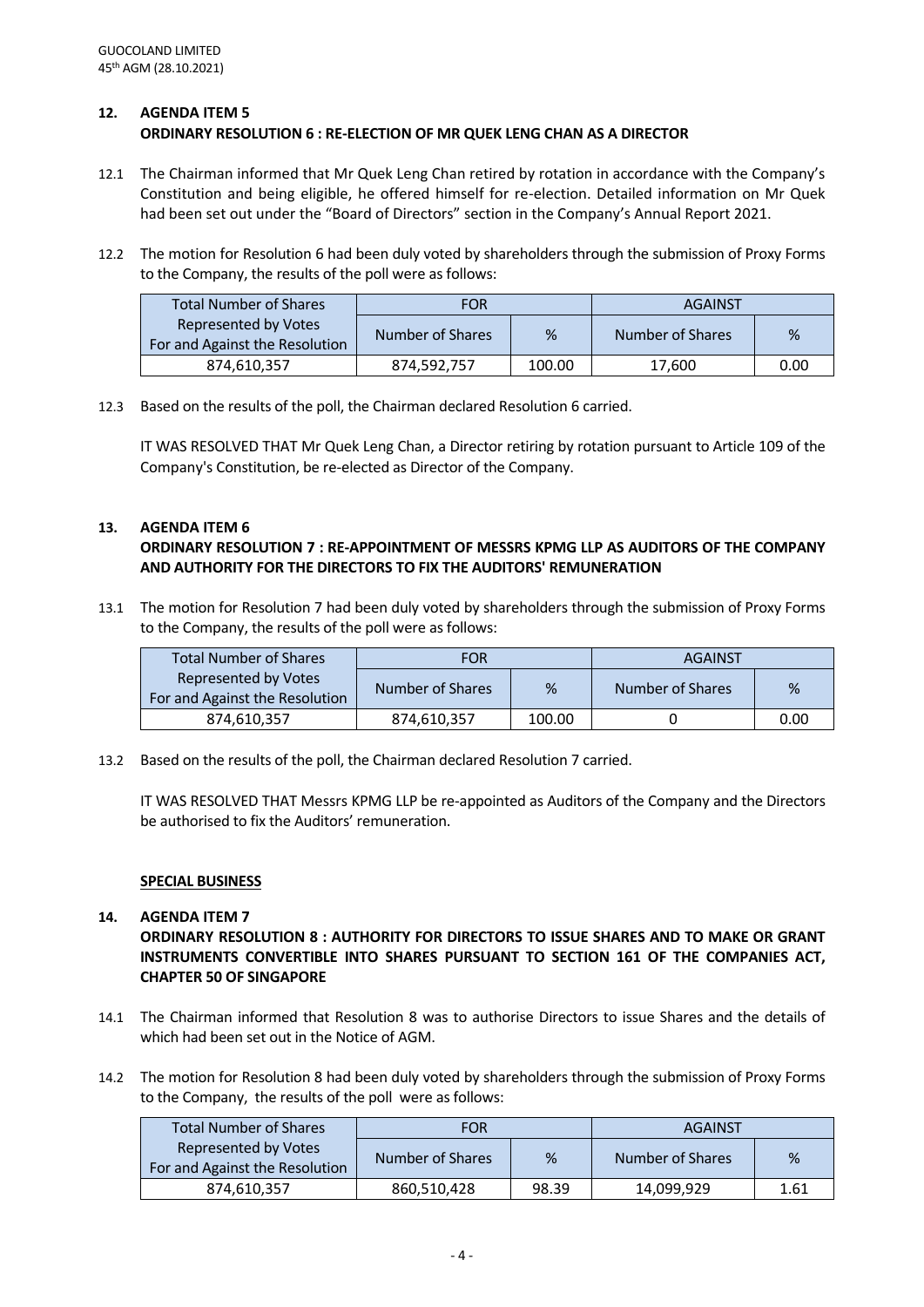14.3 Based on the results of the poll, the Chairman declared Resolution 8 carried.

IT WAS RESOLVED THAT pursuant to Section 161 of the Companies Act, Chapter 50 of Singapore ("**Companies Act**") and Rule 806 of the Listing Manual of the Singapore Exchange Securities Trading Limited ("**SGX-ST**"), authority be and is hereby given to the Directors of the Company to:

- (a) (i) allot and issue shares in the capital of the Company ("**Shares**") whether by way of rights, bonus or otherwise; and/or
	- (ii) make or grant offers, agreements or options that might or would require Shares to be issued during the continuance of this authority or thereafter, including but not limited to the creation and issue of (as well as adjustments to) warrants, debentures or other instruments convertible into Shares (collectively, "**Instrument**"),

at any time and upon such terms and conditions and for such purposes and to such persons as the Directors may in their absolute discretion deem fit; and

(b) (notwithstanding that the authority conferred by this Resolution may have ceased to be in force) issue Shares in pursuance of any Instrument made or granted by the Directors while this Resolution was in force,

#### provided that:

- (1) the aggregate number of Shares to be issued pursuant to this Resolution (including Shares to be issued in pursuance of Instrument made or granted pursuant to this Resolution) does not exceed fifty per cent. (50%) of the total number of issued Shares, excluding treasury shares and subsidiary holdings, of the Company (as calculated in accordance with sub-paragraph (2) below), of which the aggregate number of Shares to be issued other than on a pro rata basis to shareholders of the Company (including Shares to be issued in pursuance of Instrument made or granted pursuant to this Resolution) shall not exceed twenty per cent. (20%) of the total number of issued Shares, excluding treasury shares and subsidiary holdings, of the Company (as calculated in accordance with subparagraph (2) below);
- (2) (subject to such manner of calculation as may be prescribed by the SGX-ST) for the purpose of determining the aggregate number of Shares that may be issued under sub-paragraph (1) above, the percentage of issued Shares shall be based on the total number of issued Shares (excluding treasury shares and subsidiary holdings) of the Company at the time of the passing of this Resolution, after adjusting for:
	- (i) new Shares arising from the conversion or exercise of any convertible securities or share options or vesting of share awards outstanding or subsisting at the time of the passing of this Resolution; and
	- (ii) any subsequent bonus issue, consolidation or subdivision of Shares;

and, in sub-paragraph (1) above and this sub-paragraph (2), "subsidiary holdings" has the meaning given to it in the Listing Manual of the SGX-ST;

- (3) in exercising the authority conferred by this Resolution, the Company shall comply with the provisions of the Listing Manual of the SGX-ST for the time being in force (unless such compliance has been waived by the SGX-ST) and the Constitution of the Company; and
- (4) unless varied or revoked by the Company in a general meeting, the authority conferred by this Resolution shall continue in force until the conclusion of the next AGM of the Company or the date by which the next AGM of the Company is required by law to be held, whichever is the earlier.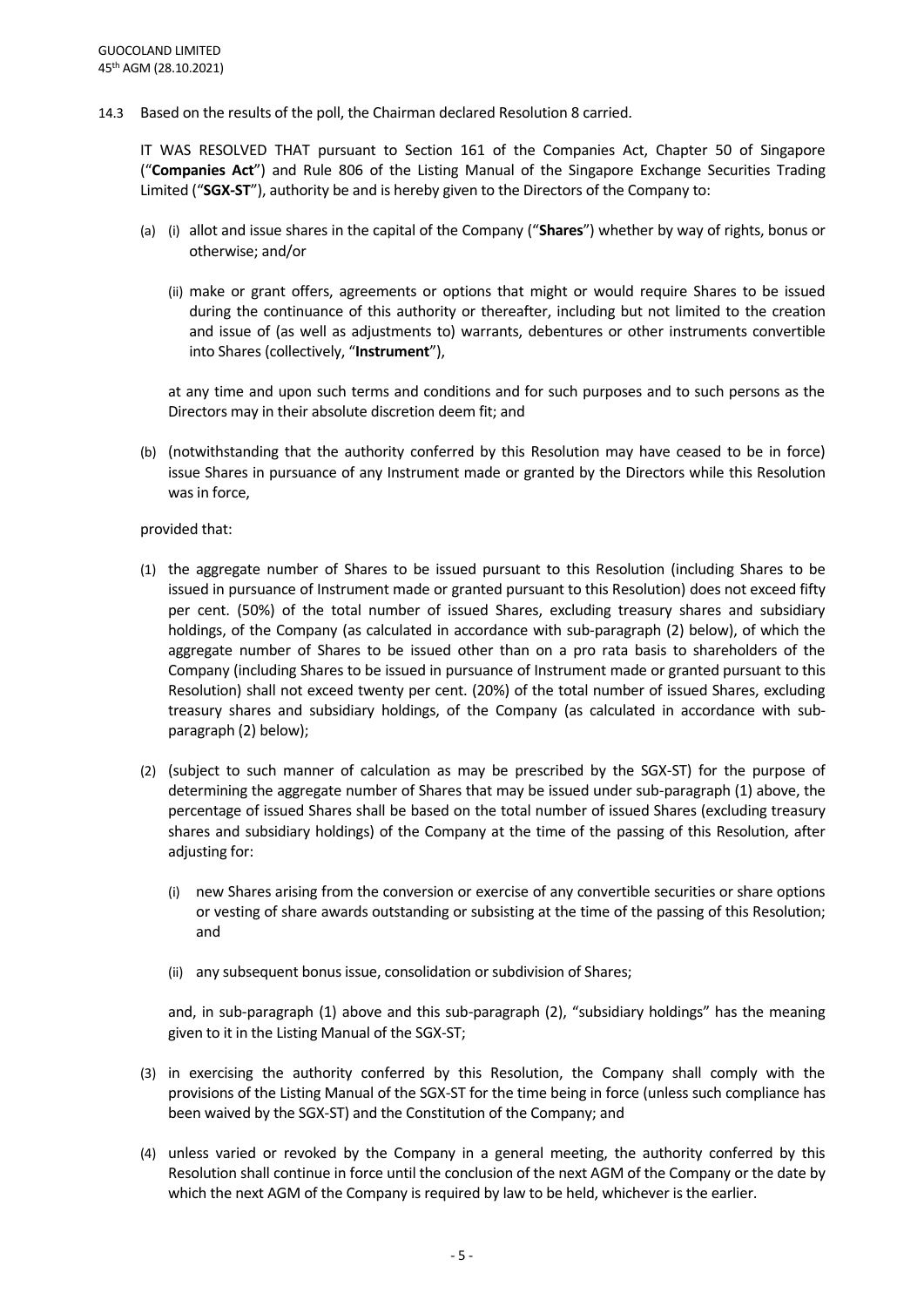#### **15. AGENDA ITEM 8 ORDINARY RESOLUTION 9 : RENEWAL OF SHARE PURCHASE MANDATE**

- 15.1 The Chairman informed that Resolution 9 as set out in the Notice of AGM was on the renewal of share purchase mandate of the Company and the relevant details were set out in the Addendum in relation to the Proposed Renewal of the Share Purchase Mandate which had been made available to shareholders on the Company's website, SGX-ST website and the website set up for the purpose of the AGM.
- 15.2 The motion for Resolution 9 had been duly voted by shareholders through the submission of Proxy Forms to the Company, the results of the poll were as follows:

| <b>Total Number of Shares</b>                                 | <b>FOR</b>       |        | <b>AGAINST</b>   |      |
|---------------------------------------------------------------|------------------|--------|------------------|------|
| <b>Represented by Votes</b><br>For and Against the Resolution | Number of Shares | %      | Number of Shares | %    |
| 874,610,357                                                   | 874,610,357      | 100.00 |                  | 0.00 |

15.3 Based on the results of the poll, the Chairman declared Resolution 9 carried.

IT WAS RESOLVED THAT:

- (a) for the purposes of Sections 76C and 76E of the Companies Act, the exercise by the Directors of the Company of all powers of the Company to purchase or otherwise acquire Shares not exceeding in aggregate the Prescribed Limit (as hereinafter defined), at such price(s) as may be determined by the Directors from time to time up to the Maximum Price (as hereinafter defined), whether by way of:
	- (i) on-market purchases (each a "**Market Purchase**") on the SGX-ST; and/or
	- (ii) off-market purchases (each an "**Off-Market Purchase**") effected otherwise than on the SGX-ST in accordance with any equal access scheme(s) as may be determined or formulated by the Directors of the Company as they consider fit, which scheme(s) shall satisfy all the conditions prescribed by the Companies Act,

and otherwise in accordance with all other laws and regulations and rules of the SGX-ST as may for the time being be applicable, be and is hereby authorised and approved generally and unconditionally (the "**Share Purchase Mandate**");

- (b) unless varied or revoked by the Company in a general meeting, the authority conferred on the Directors of the Company pursuant to the Share Purchase Mandate may be exercised by the Directors of the Company at any time and from time to time during the period commencing from the passing of this Resolution and expiring on the earlier of:
	- (i) the date on which the next AGM of the Company is held or required by law to be held; or
	- (ii) the date on which the purchases of Shares pursuant to the Share Purchase Mandate are carried out to the full extent mandated;
- (c) in this Resolution:

"**Prescribed Limit**" means ten per cent. (10%) of the issued Shares as at the date of the passing of this Resolution (excluding treasury shares and subsidiary holdings); and

"**Maximum Price**" in relation to a Share to be purchased, means an amount (excluding brokerage, applicable goods and services tax, stamp duties and other related expenses) not exceeding:

(i) in the case of a Market Purchase, five per cent. (5%) above the average of the closing market prices of the Shares over the last five (5) market days, on which transactions in the Shares were recorded, before the day on which the Market Purchase was made by the Company, and deemed to be adjusted for any corporate action that occurs during the relevant five (5) market days period and the day on which the purchases are made; and